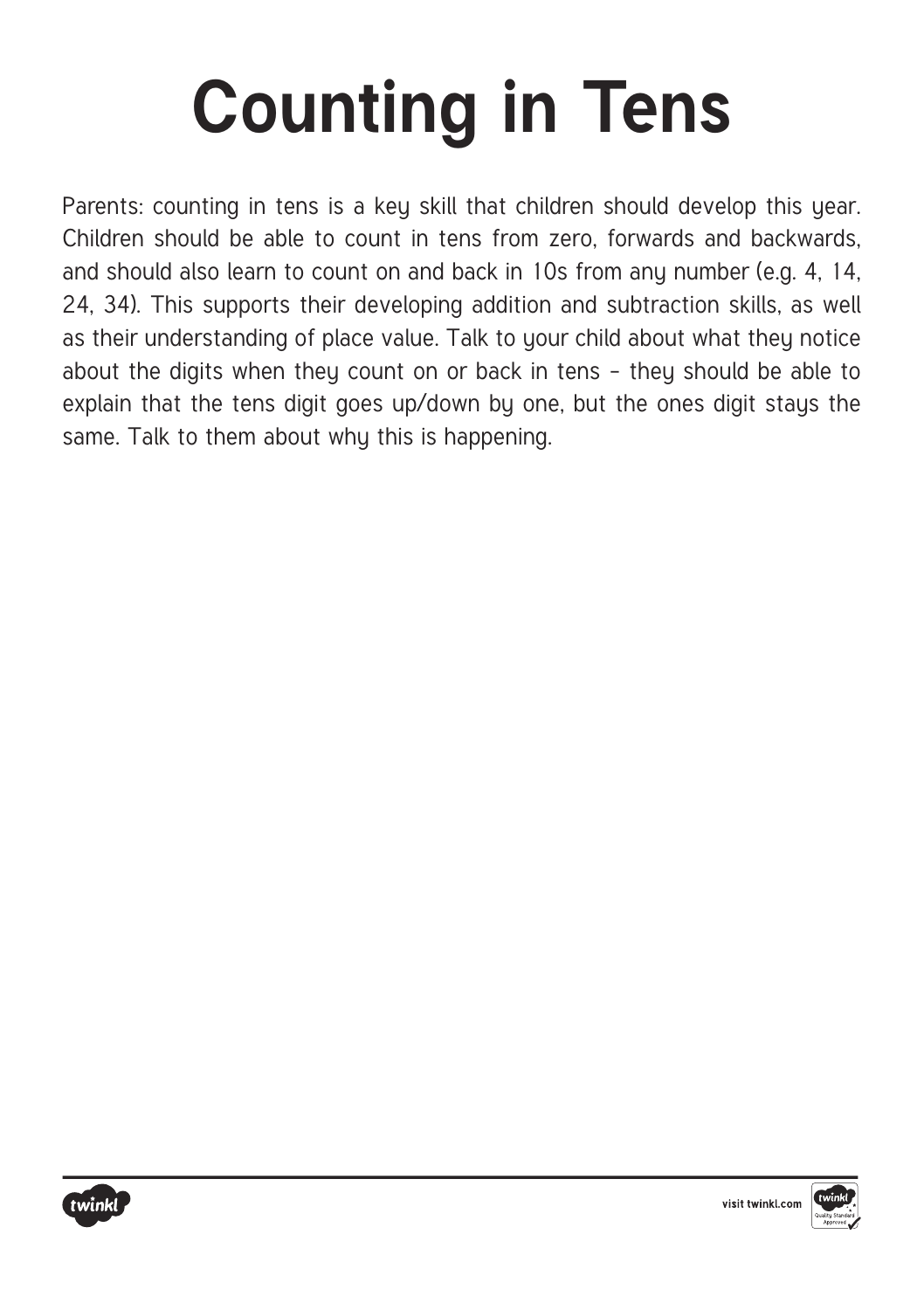## **Counting in Tens**

Fill in the missing numbers. Use this number line to help you: